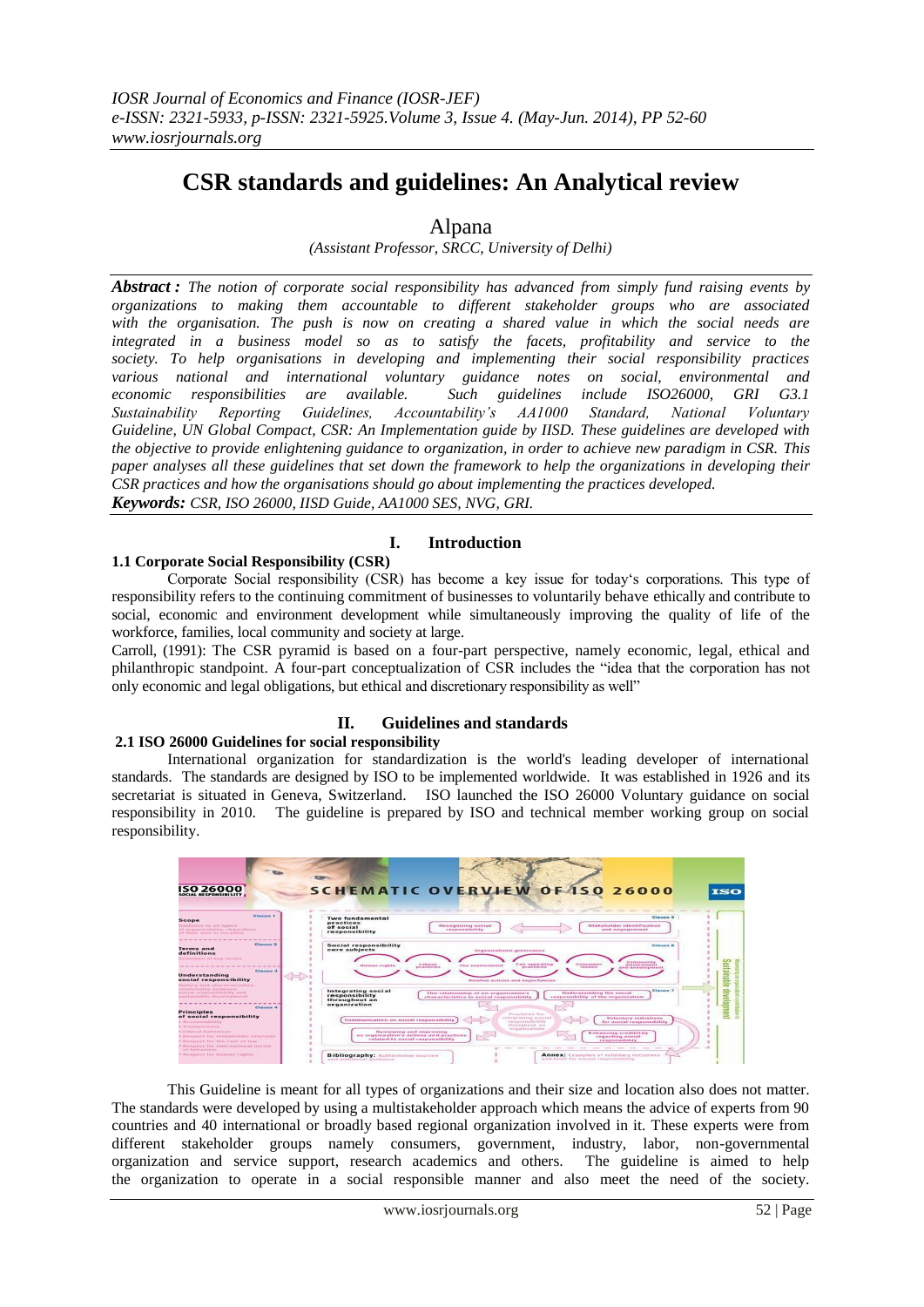The ISO 26000 contains the guidelines so there is no requirement of certification like other standards. In 2004, when the process of ISO 26000 Standard development was about to commence International Institute for Sustainable Development, The International Institute For Environment and Development, IUCN - The World Conservation Union, The African Institute Of Corporate Citizenship, Development Alternatives and Recourses e Investigación para el Desarrollo Sustentable issued a briefing note to present a general overview of three issues that deserve particular attention in discussions on the possible development by the International Organization for Standardization (ISO) for international Social Responsibility standards. In briefing note they deal with issues related to small and medium-sized enterprises (SMEs); stakeholder capacity to engage in corporate social responsibility (CSR). They depicted the links between the approach of multi-stakeholder engagement within the corporate social responsibility (CSR) agenda and the development of any ISO output on social responsibility. They addressed the links in two ways first by looking to the theme of multi-stakeholder engagement to inform development of an appropriate process for CSR-related work within ISO and its member bodies. Second to help, learn about future discussions on how the content of any ISO output might itself address multi stakeholder engagement. They suggest that in standards development, ISO will need to provide ―opportunities‖ for stakeholders to participate in the development of any ISO CSR-related output and It should necessitate to go ahead to help to create the circumstances in which those opportunities are likely to be realized. ISO's processes will also need to deliver outputs that are capable of providing or at least pointing to meaningful guidance to businesses on how to manage stakeholder engagement. In the briefing note they also suggest that it should be prime objective of principle that at a time when the content of any CSR-related outputs is uncertain, the guiding principle supposed to be discovered and integrate best practice processes of multi-stakeholder engagement, they further explained that If CSR-related standardization is not based on sufficient multistakeholder engagement, there are likely to be two consequences.

1. Any resulting CSR related standard will possibly lack credibility among some stakeholder groups that is basically shaped by social expectations of businesses.

2. There may be less likely to include good advice on stakeholder engagement, which can make it less valuable to those organizations that it addresses, and so deteriorate who adopt its. Advisory Group on Social Responsibility recommended that ISO should review its processes and, where necessary, makes adjustments to ensure meaningful participation by a fuller range of ―interested parties‖. The ISO"s Standard developing working group took these suggestion into consideration at the time of developing standard and they developed the standards after engaging multistakeholder in the development process, there were 6 member from each countries, and they were representing different stakeholder namely Consumer, Corporate, NGO"s, IGO"s etc. The result of the maultistakeholder consultation in the ISO WG/SR is there to see in the ISO-26000 which is formidable explicitly state guideline for Social Responsibility of all types of organization.

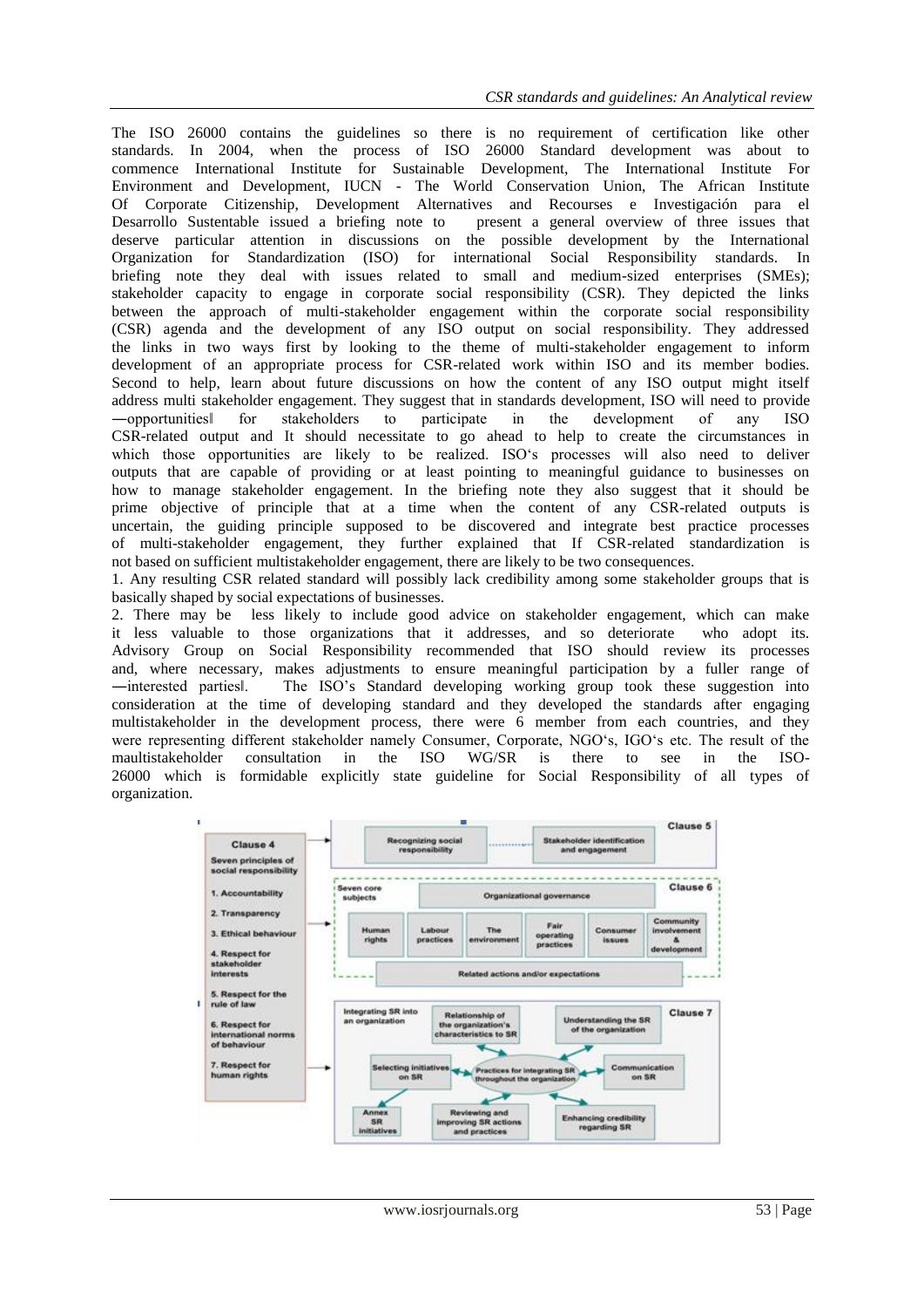ISO 26000 contains the following contents: -

- $\begin{array}{cc}\n\bullet \\
\bullet \\
\bullet\n\end{array}$  Introduction,<br>
Clause 1- So
- Clause 1- Scope,
- Clause 2- Terms And Conditions,
- Clause3- Understanding Social Responsibility,
- Clause 4- Principles Of SR,
- Clause 5- Guidance On SR Core Subjects,
- Clause 6 Guidance On Integrating SR Throughout An Organization,
- Annexure A- Examples of Voluntary Initiatives and Tools for SR.
- \* Annexure B- Abbreviated Terms,

Bibliography - Includes the referent instruments and ISO standards that are referenced in the body of these intervention standards as source material.



Organization and their stakeholder are becoming aware of the need of sustainable development and also the need to behave in a socially responsible way, No business can operate profitably without considering the expectations of its stakeholders and the environment, both are these very important stakeholders of the organization. Organization does not work in vacuum they are also interconnected and dependent on other environment aspects. The basic idea of ISO is to provide guidance on the underlying principle of social responsibility, recognizing social responsibility and engaging stakeholder the core subjects and issue pertains to SR and on ways to integrating to SR and on ways to integrate socially responsible behaviors into the organization.

#### **2.2 National Voluntary Guidelines**

The Importance Of business in the society is well recognized and understood by the whole world. People are getting aware of the fact that business can play a significant role in betterment of the quality of life and in today"s complex environment. It can lead to spread the long -lasting impacts on people, our planet and also able to help in aspire the sustainable development. But all these can be achieved only when the business functions with fairness, responsible and ethical manner. So the concern for the fair, transparent and ethical behavior adopted by the business has also increasing among the stakeholders. So to help the business houses and to motivate them to engage in socially responsible business the Indian Government also took an effective step by launching the voluntary guidelines on CSR in 2009. It was the first step towards the concept of Business Responsibility (BR). But after getting the useful feed backs from many diverse stakeholders, Ministry of corporate affairs launched the refined and improved Guidelines over the earlier CSR Voluntary guidelines 2009 named as National voluntary guidelines on Social, Environment and Economic Responsibilities of business. Even though Stakeholder consultation was claimed, a number of stakeholders includes representation of consumer were never consulted during this process. This guideline is based on the perspective of only some stakeholders. It presents the basic requirements for business to function in a responsible manner in order to achieve the wholesome and inclusive economic growth. The guidelines are not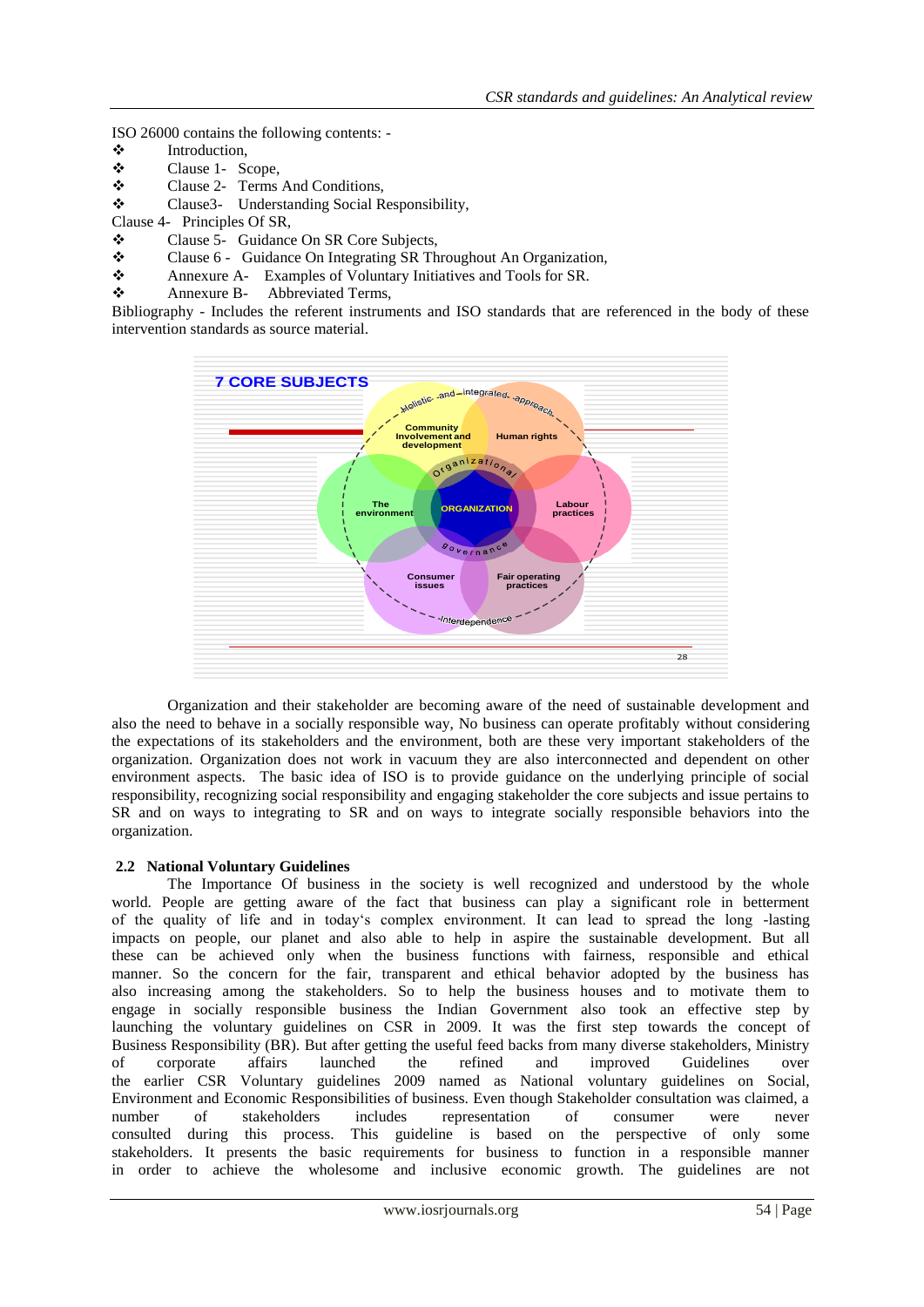prescriptive it is based upon the practices and earlier available evidence and its real life cases of Indian business houses. Its main idea is to motivate the business to use triple bottom line approach of SR so the business financial condition can be harmonized with the society, environment and stakeholder"s benefits. Its core idea is to enhance the socially responsibility (SR) practices in India. Adoption of these guidelines into practice will help the business to enhance the competitiveness, profit and better human resource management. These guidelines are easy to understand and implement. The guidelines have been formed in 9 principles with core elements to support the each principle and with each principle a sections also have been given to help the management implementations of these SR practices in the business. Even though they were prepared without full range of consultation (including consumer).

**Principle 1.** "Businesses should conduct and govern themselves with Ethics, Transparency and Accountability"- This principle states that the ethical conduct in all activities and functions should be the fundamental idea of the responsible business it explain, that there is a clarity and fairness in all the activities of the business and they should report or disclose the all actions so that the stakeholders can be aware and results are visible to them. It also recognize that there is an act distribution of responsibility and power so the accountability of each person should be clears and noticeable.

**Principle 2:** "Business should provide goods and services that are safe and contribute to sustain ability throughout their life cycle"- This principle explains that the business should work to improve the quality of life of and it should design its activities and functions which quality of life of and it should design its activities and functions which enhance the profitability to the business but also contribute to the realm of SR concern. The all stages of product life cycle has some direct or indirect impact on the society so at the time of making decision form procuring raw material to disposal of goods/waste the stake of society should be kept in mind. The business should not only take care about their internal activities but try to go beyond and also keep eye on the external activities to ensure the betterment of the society as a whole.

**Principle 3:** "Business should promote the well being of all employee"- It states that business should take the well being of all the employees connected with it value chain at the time of making and implementing the policies and practices. And this could be applicable for all types of employees whether they are in or outside of the business or they are subcontracted workers. Its core elements suggest that business should provide and respect the freedom & rights of employees for example freedom of association, participation, addressable mechanisms. It's should mountain the equal opportunities environment for all employees.

**Principle 4:** "Business should respect the interest of and be responsible towards all stakeholders, especially those who are disadvantage vulnerable and marginalized"- This principle states that business should go beyond the boundaries means It should not take care about the interest of its shareholders but also consider the stakeholder, especially those who are less aware, under privileged and in a marginal or in vulnerable positions in the society

**Principle 5:** "Business should respect and promote human rights"- This principle recognizes that business should protect, promote and respect the human rights because these rights are the fundamental need of the human and these are evolved under the heading of civil, political, Cultural and social rights. That business"s who respect and promote these, they are able to gain profit,

opportunity and widens acceptance from the society.

**Principle 6**: "Business do should respect, protect and makes efforts to restore the environment"- This principle states that business should take care about the environment and its various dimensions because it is the first important responsibility of business to take care. This principle explains that environmental sustainability is the top responsibility because it is important for, economic growth and society"s benefit as well. It also explains that environmental issues are very important part of the environment it also encourage business to understand and be accountable for those activities directly or indirectly affect the environment.

Principle 7: "Businesses, when engaged in influencing public and regulatory policy, should do so in a responsible manner‖- This principle states that the business should follow all the laws and rule of regulation because these are made by and for the various stakeholder so at the time of making policies and conducting various activities the concern for all the rules and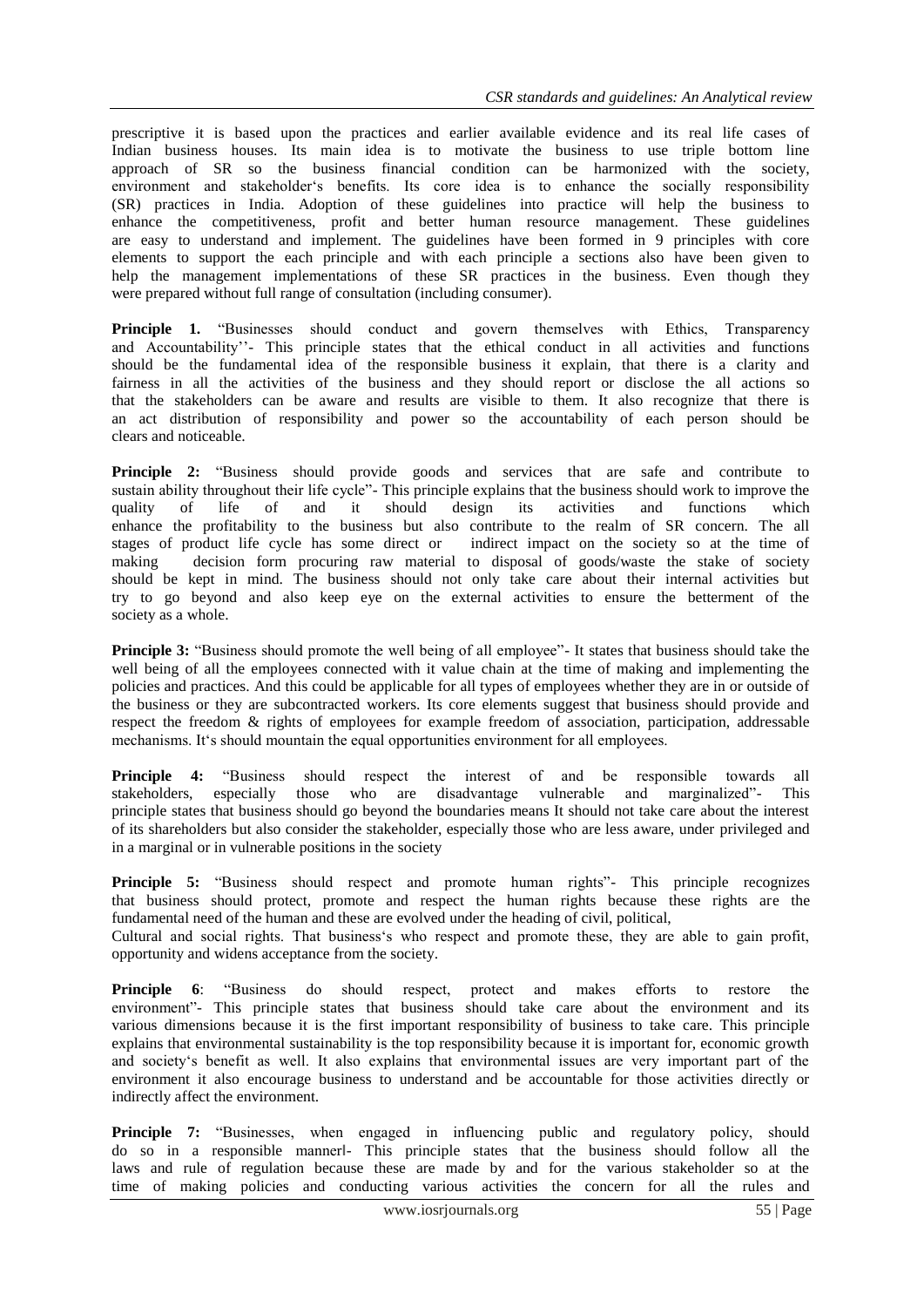policies should be there. The core element attached with suggest that a business should recommend those polices which are according to the given principle and guidelines and for this the business should take help from the various trade and industry chambers and association.

**Principle 8:** "Business should try to participate in the inclusive growth motive"- In India the disparity in growth level in various sections is very drastic so to overcome this problem every business should take care to help and make strong the various underdeveloped and marginalized sections and for this they can join hand with various government or non government agencies. Equitable and inclusive growth definitely helps the business to grow.

**Principle 9:** "Businesses should engage with and provide value to their customers and consumers in a responsible manner"- The principle states that basic aim of a business entity is to provide goods and services to its customers in a manner that creates value for both. Consumers are one of important stakeholder of the business and no business can survive without making the satisfied. In today"s era customer is consider as the king of the market .The principle recognize that no business firm even can exist or survive in the absence of its customers. The principle state that customers enjoy the freedom of choice in the selection and usage of goods and services so it is the duty of the enterprise to produce and provide desired product and services to the consumer and that should safe, at competitive priced, easy to use and safe to dispose off, for the benefit of their customers. The main objective of the principle is to protect the interests of the consumer.

The customer delight is the new approach now days which means provides the extra value which actual expecting by the customer. Principle Nine explains that businesses have a responsibility to cultivate the long term adverse impacts that excessive consumption may have on the overall well-being of individuals, society and our planet. They promote sustainable consumption. The core elements attached with this principle states that Businesses, should take into account the overall well-being of the customers and that of society at the time of fulfilling the need of the customer and it should try to make it sure at the time of designing, promoting and selling their products, the rights of the freedom of choice and free competition in any manner should not restricted by their activities. This principle also suggests business to disclose all information truthfully reliably, transparently and factually, through labeling and other means. All the information should be clearly mentioned on the labels which includes the risks to the individual, to society and to the planet from the use of the products, so by which the customers can do exercises their freedom to consume in a responsible manner.

Business should carry the awareness program when the need is required as in India people are less aware about their rights so it is the duty of the responsible business to make their customer aware so they can enjoy their full rights and also take care about making choices of product. Businesses should promote and advertise their products in ways that do not mislead or confuse the consumers or violate any of the principles in this Guideline. It should take care and caution while providing goods and services that result in over exploitation of natural resources or lead to excessive conspicuous consumption. For example products are made by those natural resources which are non-renewable by the nature or product the which can harm the safety and security like destructive weapons, and there should be good grievance handling mechanism which can handle the grievances of customer on timely and adequately basis and also provide necessary information to the customer which are important for them and a good two communication channel also set up the business which provide information along with important feedback from the customer.

# **2.3 IISD Guide on CSR**

This CSR guide is developed by International Institute for Sustainable Development (IISD). Today the need for sustainable, just and balanced development is required but with protection of natural system and environment. The need for the information, examples of company who are using it and advice about CSR is raised so this guide is basically meant to help those interested organizations who wants to implement the CSR approach in their organization, This CSR guide is based on the guide prepared by the Canadian government and its basic agenda is to provide guidance to the companies and Institution about how to operate in socially responsible manner. Many governments, non-government, multilateral organization and many other groups have contributed their useful time & energy to development of this guide. It is basically provide the information available in the market place.

The purpose of the guide is to provide the early assessing information on CSR so the Guide is drawing on the already developed CSR instruments and initiatives and their respective names are following. (1)The organization for economic co-operation & development for multination enterprises (OECD) (2) The UN Global compact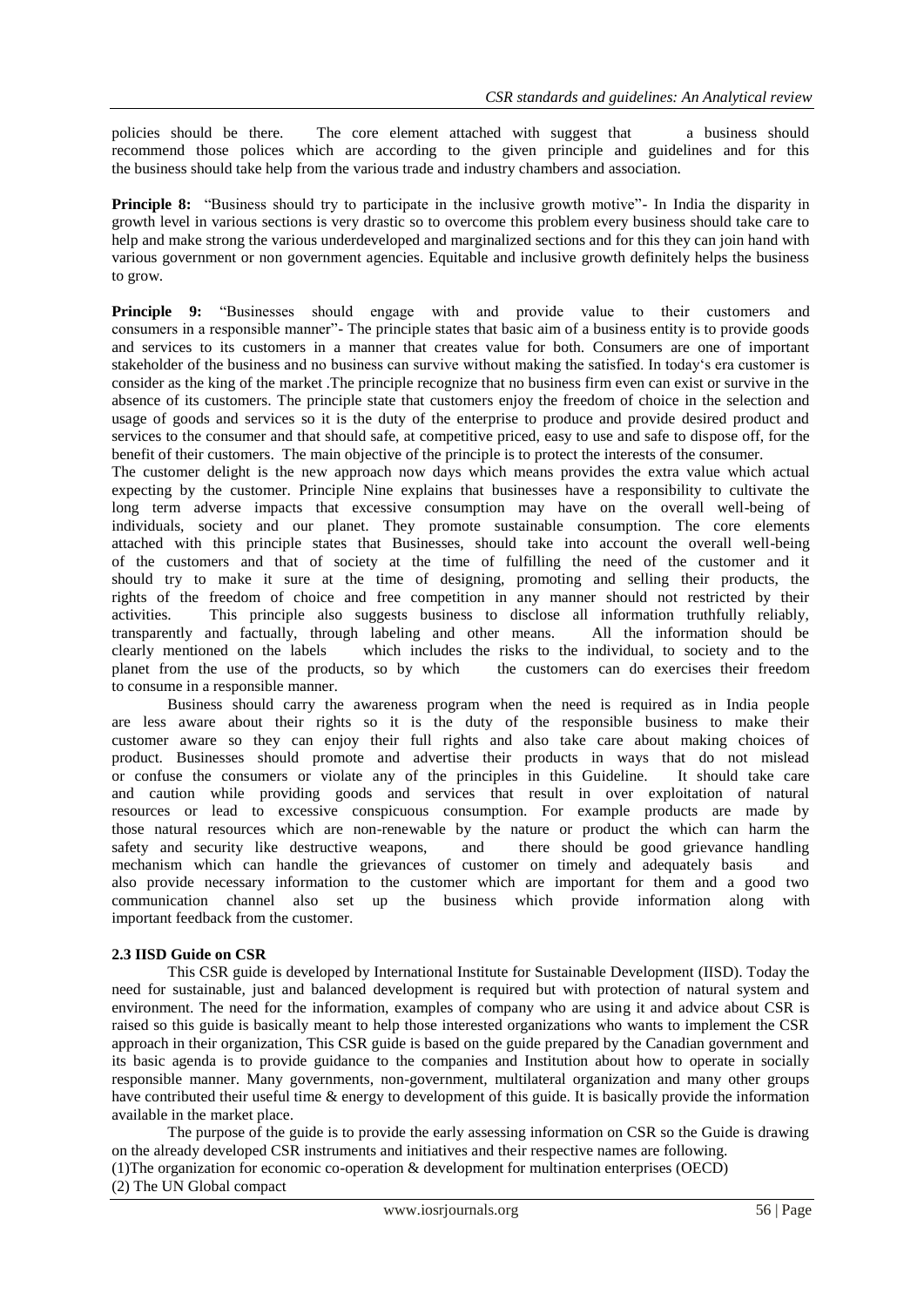(3).The Global Reporting initiative (GRI)

(4). The International Organization for Standardization (ISO)

(5). The Account Ability AA1000 Standard.

This guide is only developed for providing the information on available CSR Instruments. It does not suggest only sticking with them because CSR is a dynamic issue so the organization should change their strategy as per the required situation. The guide extracts ideas and processes from a variety of sources, and is intended to be suggestive, not prescriptive. It has three parts. Part 1 of this guide is an overview of CSR -- how it is defined, the business case for it and the relationship between CSR and the law. Part two of this guide sets out a six-stage "plan, do, check and improve" implementation framework for a CSR approach. This part also features information particular to small business. Part three of this guide looks at stakeholder engagement and the integral role stakeholders can play in implementing an effective CSR approach. Five appendices contain supplementary information, including a list of key sources for further reading. The business is the center of the society. It is not only playing a significant role to earn profit but it also plays a central role for betterment of the society. Part two of IISD guide on CSR explains about the implementation process of CSR Implementing corporate social responsibility- it is explained in the guide that there is no one particular method for each type of firms for implementing a corporate social responsibility (CSR) approach. Each firm has distinctive quality and situation that will affect how it analyse its social responsibilities. Everyone will vary in its awareness of CSR issues and how much work it has already done towards implementing a CSR approach. That is explained in guide that, there is a considerable value in proceeding with CSR implementation in a systematic way -- in harmony with the firm's mission, and sensitive to its business culture, environment and risk profile, and operating conditions. CSR is not only is good for society but it also makes profit for the business too.

This guide proposes an implementation framework comprising six key tasks as follow

| Plan                             | 1.Conduct<br>CSR<br>a<br>assessment        | Assemble a CSR leadership team<br>٠                                                               |
|----------------------------------|--------------------------------------------|---------------------------------------------------------------------------------------------------|
|                                  |                                            | Develop a working definition of CSR                                                               |
|                                  |                                            | Review corporate documents, processes and activities<br>Identify and engage key stakeholders<br>п |
|                                  |                                            |                                                                                                   |
|                                  | 2. Develop a CSR<br>strategy               | Build support with senior management and employees                                                |
|                                  |                                            | Research what others are doing                                                                    |
|                                  |                                            | Prepare a matrix of proposed CSR actions                                                          |
|                                  |                                            | Develop ideas for proceeding and the business case for them                                       |
|                                  |                                            | Decide on direction, approach and focus areas                                                     |
| Do                               | <b>CSR</b><br>Develop<br>3.<br>commitments | Do a scan of CSR commitments                                                                      |
|                                  |                                            | Hold discussions with major stakeholders                                                          |
|                                  |                                            | Create a working group to develop the commitments                                                 |
|                                  |                                            | Prepare a preliminary draft                                                                       |
|                                  |                                            | Consult with affected stakeholders<br>٠                                                           |
|                                  | Implement CSR<br>4.<br>commitments         | Develop an integrated CSR decision-making structure                                               |
|                                  |                                            | Prepare and implement a CSR business plan                                                         |
|                                  |                                            | Set measurable targets and identify performance measures                                          |
|                                  |                                            | Engage employees and others to whom CSR commitments apply                                         |
|                                  |                                            | Design and conduct CSR training                                                                   |
|                                  |                                            | Establish mechanisms for addressing problematic behaviour                                         |
|                                  |                                            | Create internal and external communications plans                                                 |
| Check                            | 5. Verify and report<br>on progress        | Measure and verify performance                                                                    |
|                                  |                                            | Engage stakeholders                                                                               |
|                                  |                                            | п<br>Report on performance                                                                        |
| Improve                          | Evaluate<br>6.<br>and<br>improve           | Evaluate performance                                                                              |
|                                  |                                            | Identify opportunities for improvement                                                            |
|                                  |                                            | Engage stakeholders                                                                               |
| Cross-check: One cycle completed |                                            | Return to plan and start the next cycle                                                           |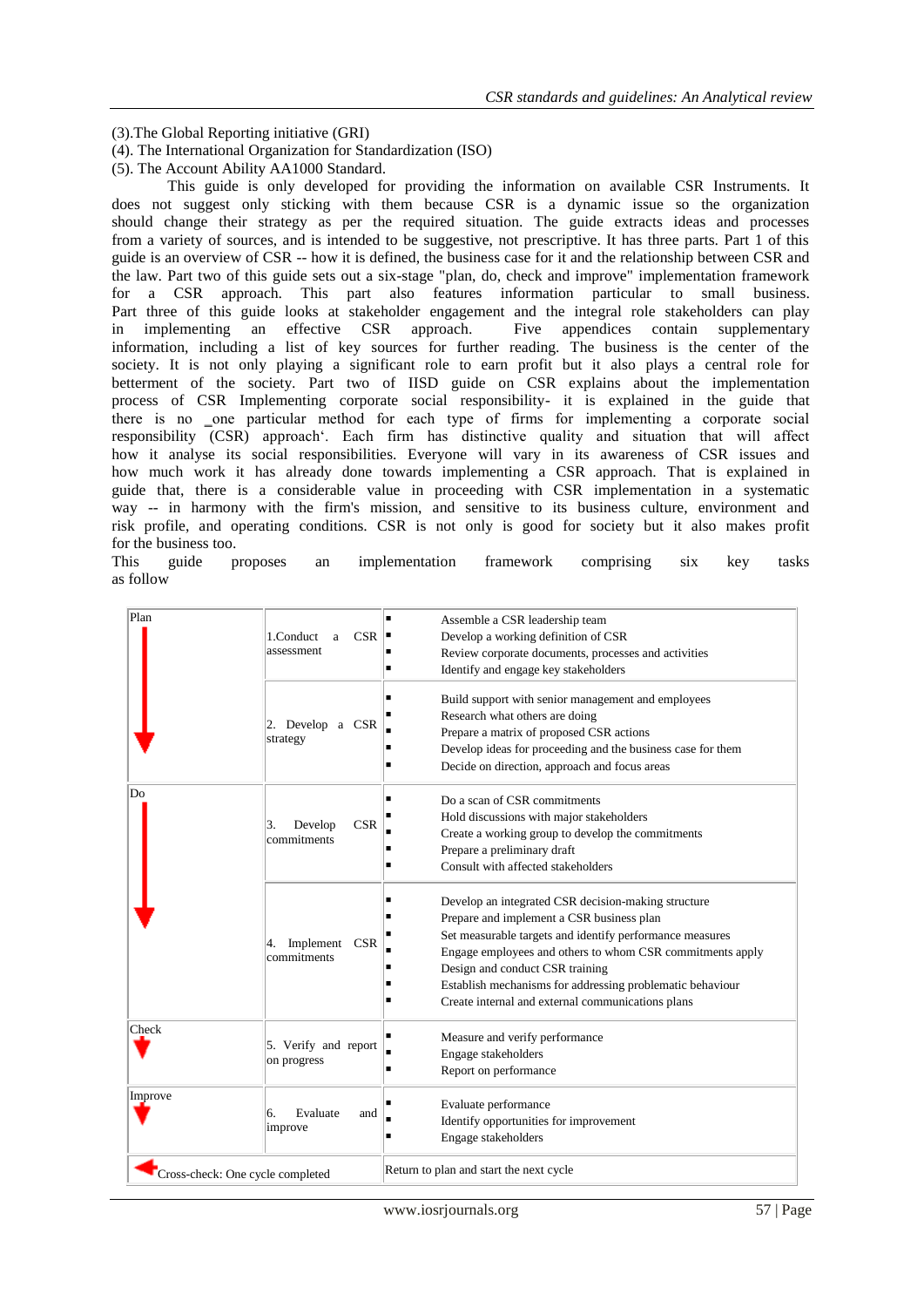## Source: IISD Guide

The third part of IISD guide explained the importance of stakeholder engagement what is stakeholder engagement? At its most basic, CSR is about seeing business as an integral part of society, the global community and the environment that supports it.

- A five-step stakeholder engagement process is given in the IISD guide as follow:-
- 1. Identify stakeholders
- 2. Understand the reasons for stakeholder engagement
- 3. Plan the engagement process
- 4. Start the dialogue
- 5. Maintain the dialogue and deliver on commitments.

#### **2.4 AA1000 Stakeholder Engagement Standard 2011**

ThisAA1000 Framework Standard was first published in 1999, in this standard the first principle introduced is inclusivity and it is basically the participation of stakeholders in developing and achieving a liable and planned response to sustainability. This standard states that stakeholder engagement is an instrument that organizations use to achieve inclusivity and to support this, the standard include the guidance about the design and method for how to conduct stakeholder engagement in the 1999 AA1000 Framework Standard. AA1000 stakeholder engagement standards states that stakeholder engagement concept is basically not new it is just emerged as a very important approach recently for gaining sustainability and success for the organization. The basic purpose of making this standard is to establish the benchmark for good quality engagement. The AA1000 SES standard explains that stakeholders are not just members of communities or nongovernmental organizations. They are those individuals, groups of individuals or organizations that affect and or could be affected by an organization"s activities, products or services and associated performance with consider to the issues to be addressed by the engagement. Stakeholder engagement is the process used by an organization to engage relevant stakeholders for a clear purpose to achieve accepted outcomes.

The AA1000 SES (2011) consists of four parts. The first part describes the purpose and scope of the standard. It clear who the proposed users are, making it clear that while this standard is primarily intended for practitioners and engagement owners, it will be of significant use to all those involved in engagement as well as all who will benefit from and also makes clear that the standard is for all type and size of organizations.

The second part of the guideline explains about the commitment and incorporation of stakeholder engagement. The guidelines explained that stakeholder engagement must be implanted in the culture and core functions of the organization. To achieve this, principle and integration of stakeholder engagement with organizational governance, strategy and operations. Through this commitment and integration, the outputs of stakeholder engagement lead to strategic and operational outcomes. The standards explain that Inclusivity, materiality and responsiveness requires a defined process of stakeholder engagement that provides complete and fair involvement and results in outcomes that tackle and react to issues and impacts in a responsible way. The third part of standard talks about the Purpose, Scope and Stakeholder- The standard explained that winning engagement depends on understanding why to engaging (the purpose), what to engaging on (the scope), and who needs to be involved in the engagement (ownership, mandate, stakeholders). The standard further suggest and explained that dedication to the AA1000 APS (2008) principles and the incorporation of stakeholder engagement into governance, strategy and operations require stakeholder engagement to be used systematically and regularly across the organization. The fourth part of the standard talks about the main focus of the guideline means the stakeholder engagement first in this part the Process of stakeholder engagement is given. Stakeholder engagement process includes four stages: Plan; Prepare; Implement; and Act, Review and Improve.

#### **2.5 Other Global instruments of CSR**

1. OECD Guidelines-The OECD is an international inter-government economic organization of 34 countries founded in 1961 to stimulate economic progress in the world. It has long standing governmental co-operation and it provides a broader framework for International investment and address a wide range of issues namely (1) Accountability (2) Business conduct (3) Community involvement (4) corporate governance (5) environment (6) Human Rights (7) consumers" protection and (8) labor relations. It is highly focused at activities within individual adhering countries and their affects depend mainly upon on that on the 33 adhering countries, National contact points (Government).

2. UN Global compact- It is first purposed by the UN. Secretary Kofi Annan in 1999, in the form of 10 principles & now promoting and endorsing by the different UN secretariats and companies. UN global compact addresses 6 of the 8 broader issues and areas of business ethics. For ensuring and safe guarding the sustainable growth, business are asked to contribute to the effectives of Global compact by (a) taking lead in corporate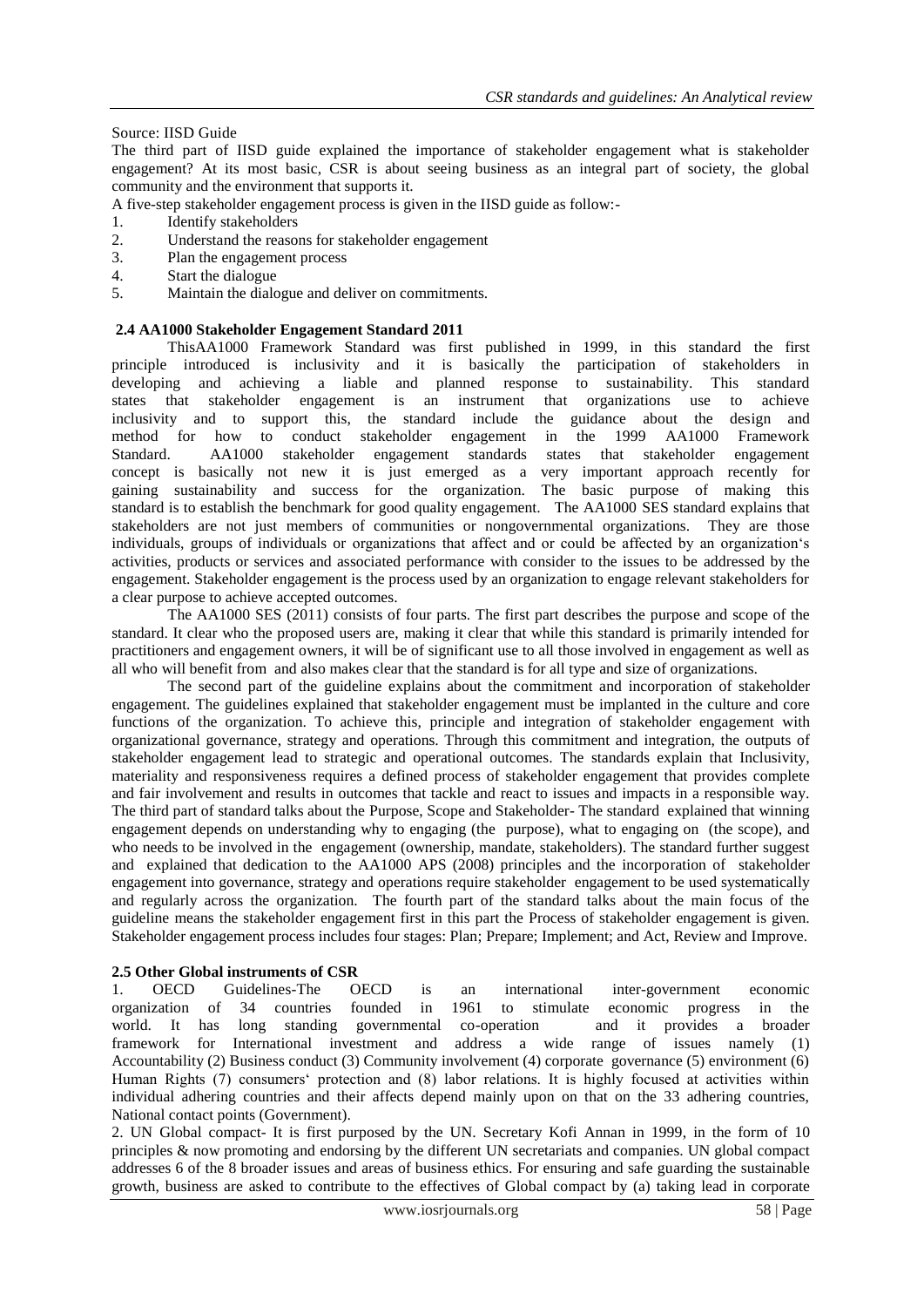Citizenship. (b). Embracing & enacting the principals of the global compact. (c). Working with UN agencies. (4). Advocating a strong UN and It also seek the endorsement components. Since the Global compact was launched in 1999, a number of more detailed and comprehensive guidelines have come into being which incorporate the ten GC principles. Therefore, If we follows ISO 26000, IISD Guide, AA1000 and GRI.3 then adherence of GC separately is not required as these instruments incorporates the GC ten principles as well.

3. Caux principle for Business- It is formed in 1986 by the group of senior executive from major MNE"s and they have their headquarters situated in Europe, Japan and North America. It deals with the broader area of business ethics namely- (1)Accountability (2) Business conduct (3) Community involvement (4) Corporate governance (5) Environment (6) Human Rights (7) Consumers protection and (8) labor relations. Caux principle and Global corporate responsibility benchmark-No formal promotional procedure so this global instrument only influence to think about the global CSR but not able to link up the concerned parties.

4. Global Corporate Responsibility: Benchmarks— the guideline was first launched in march 2011 in South Africa and it a non-denominational alliance of religious groups based in the US, UK & Canada the Benchmark is the top guidelines covered the major Issues of business ethics. It has no-formal promotional procedure so this Global instrument only influences to think about the global CSR but not able link up the concerned parties.

5. Global Sullivan principles- The principles were launched in 1999 by Rev. Sullivan and United Nations secretary Kofi Annan. The new and expanded corporate codes of conduct were designed to increase the active participation of corporations in the advancement of human rights and social justice at the international level. Reverend Leon Sullivan, well known anti apartheid activists. It requires the initiatives of the companies for endorsing principle.

6. Global Reporting initiative- The GRI is a non-profit organization that promotes economic and developed by a broad alliance of diverse organizations & partially funded by the U.N Environment program. It produces one of the world's most prevalent standards for sustainability reporting also known as ecological footprint reporting, environmental social governance and triple bottom line reporting and corporate social responsibility reporting. GRI seeks to make sustainability reporting by all organizations as routine as, and comparable to, financial reporting. It requires the self initiative of the companies for endorsing principles. The GRI is one of the most comprehensive documents which guide organization on how to report their CSR activities. It can be used as a supplementary tool by companies which are implementing NVG in India.

7. SA 8000- It is an alliance of Trade unions, NGO & business. The SA8000 are complying the Transparency human rights and Labor rights seek to help companies with the management & Reporting phases of their corporate responsibility initiatives. So they require external certification Agencies or organization. -Seek to help companies with the management & reporting phases of their corporate responsibility initiatives. So they require external certification Agencies Organization.

# **III. Conclusion**

The national and international guidelines reviewed in the paper suggest the basic code of conduct, through which organizations can attain the objectives of social responsibility. ISO-26000 Guideline on social responsibility is an excellent tool in this area; it provides wide explanatory knowledge in the form of 7 core principles namely Human rights, The environment, Labour practice, Consumer issue, Fair operating practices, and community development. This guideline explains each important core subject in a very explicit manner. ISO-26000 is one of the best available guidelines on Social Responsibility internationally. The corporate social the best available guidelines on Social Responsibility internationally. responsibility guide developed by institute for sustainable development (IISD) is also one another available material on corporate social responsibility. The purpose of this guide is to provide the early assessing information on CSR, it is actually developed with the use of available global instruments namely- Caux Principle, The GRI, ISO, AA1000, OECD Standards, And The UN Global Compact. It provides a good framework to understand and implement CSR in the organization and it also provides a good design of Stakeholder Engagement. The AA1000 standard for stakeholder engagement is also a good initiative in this area. The main focus of AA1000 guideline is to help the organization in integration of stakeholder engagement in the organization"s strategy development and operational activities. It consists of all the information which can lead to achieve a good stakeholder relation in order to enhance the monetary value with the good image build up in the society.

Indian Government also took this approach seriously and launched the National Voluntary Guidelines in 2011. It is noted here that the principle nine on consumer stakeholder expectation is not adequately elaborated. This is due to lack of consultation with representatives of consumer during the elaboration process of these guidelines. These National Guidelines only elaborate the principle which business are expected to address their CSR practice. NVG, however, do not provide for